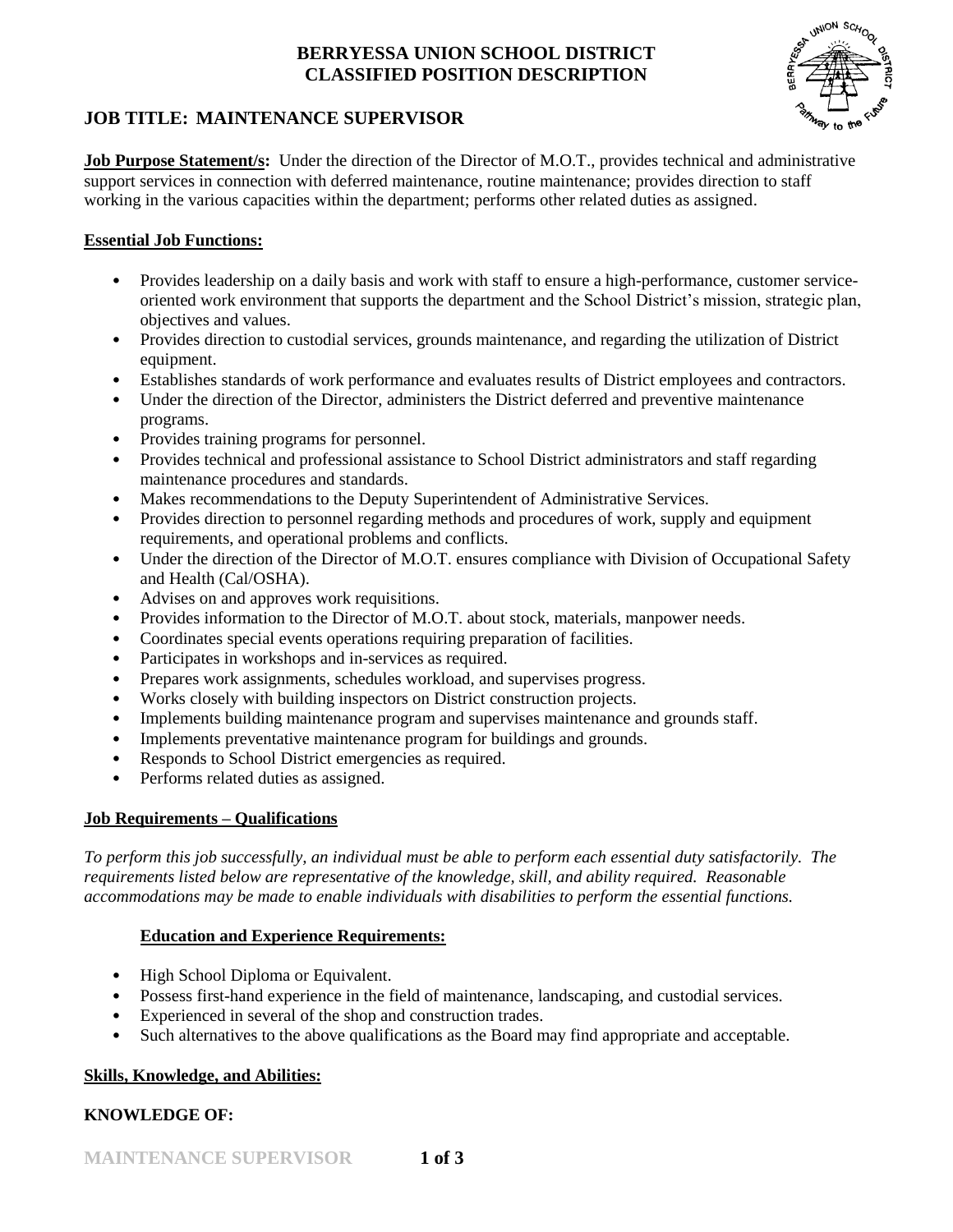# **BERRYESSA UNION SCHOOL DISTRICT CLASSIFIED POSITION DESCRIPTION**



# **JOB TITLE: MAINTENANCE SUPERVISOR**

- Effective management techniques.
- Methods, materials, and equipment used in the various crafts, including carpentry, plumbing, painting, electrical work, and heating/air conditioning.
- Modern methods of landscape design and planting.
- Modern techniques for care and cleaning of buildings.
- Safety rules and regulations applicable to school buildings, operations, and equipment.
- Interpersonal skills using tact, patience and courtesy.
- Business letter and report writing techniques.
- Related codes or regulations including health, safety, hazardous materials and toxic chemicals as they are required in application to maintenance.
- Legal mandates, applicable sections of the Education Code, District policies and regulations, general public sector laws, practices and procedures and financial and statistical record-keeping techniques.
- Principles, trends, methods, strategies, practices and procedures pertaining to supervision and training.

#### **ABILITY TO:**

- Plan, organize, direct and manage systems.
- Analyze organizational problems, develop alternative solutions and make/recommend sound and timely decisions.
- Maintain confidentiality of records and privileged communications
- Communicate effectively both orally and in writing.
- Establish and revise priorities of daily work and long term projects.
- Effectively organize, coordinate and oversee work activities.
- Read, interpret, apply and explain rules, regulations, policies and procedures.
- Analyze situations accurately and adopt an effective course of action.
- Work independently with little direction.
- Meet schedules and timelines.
- Operate a computer terminal to enter data, maintain records and generate reports
- Work cooperatively with others.
- Ability to work in a multi-tasked, fast-paced environment.
- Must be physically fit to lead and participate in a variety of vigorous activities.

#### **Working Conditions: ENVIRONMENT:**

*The work environment characteristics described here are representative of those an employee encounters while performing the essential functions of this job. Reasonable accommodations may be made to enable individuals with disabilities to perform the essential functions.*

- Indoor and outdoor work environment.
- Subject to driving to off-site locations to conduct work. The noise level in this environment is quiet too loud depending upon the activity in the particular part of the day.

## **PHYSICAL DEMANDS:**

*The physical demands described here are representative of those that must be met by an employee to successfully perform the essential functions of this job. Reasonable accommodations may be enable individuals with disabilities to perform the essential functions.*

Hearing and speaking to exchange information in person and on the telephone; clarity of vision to read documents, prepare documents, and proofread documents, perform assigned duties; sitting for extended